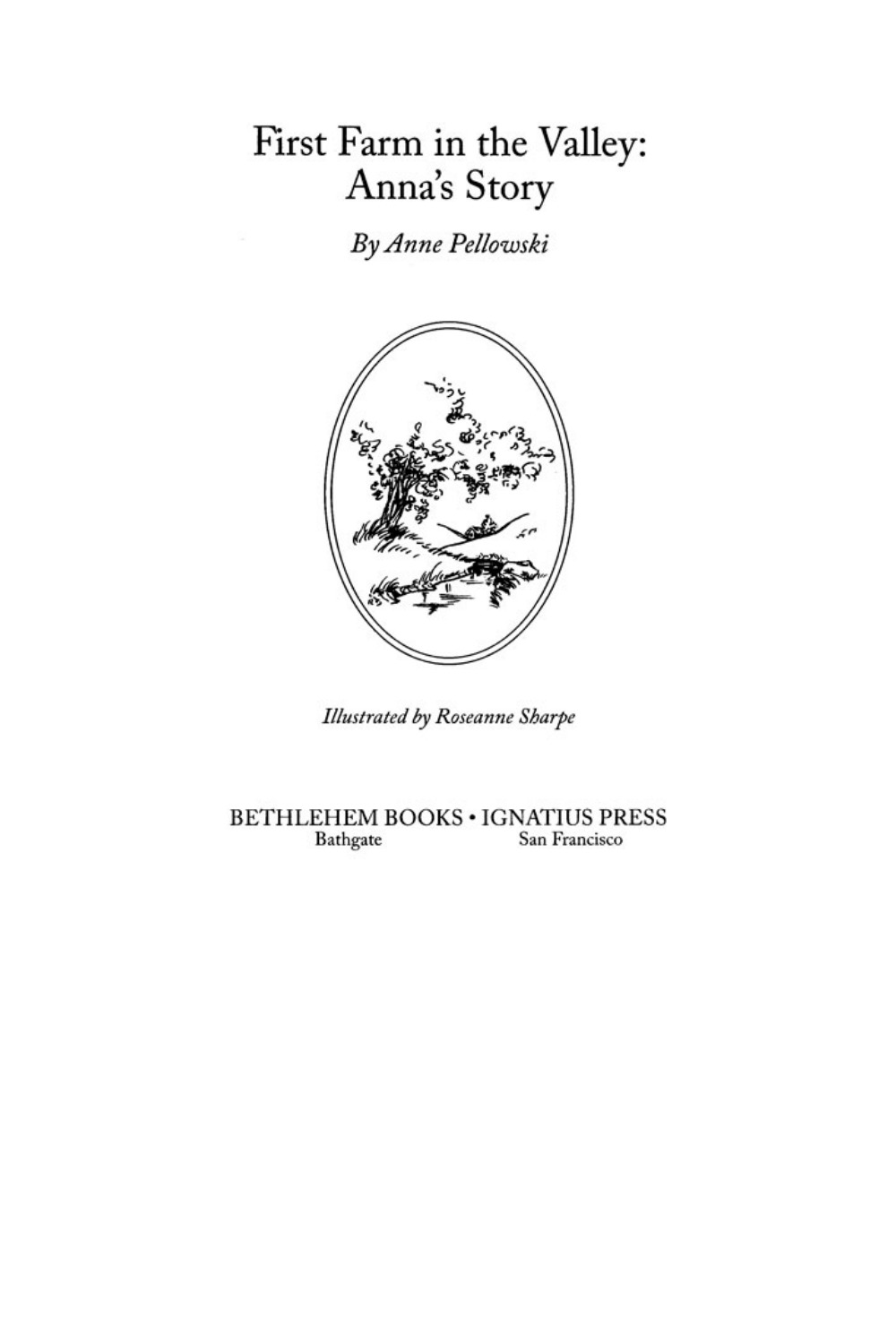### **Also by Anne Pellowski**

#### **Latsch Valley Farm Stories**

*First Farm in the Valley: Anna's Story Winding Valley Farm: Annie's Story Stairstep Farm: Anna Rose's Story Willow Wind Farm: Betsy's Story Betsy's Up-and-Down Year* 

#### **Folk Tales**

*The Nine Crying Dolls: a Story from Poland Fourteen Hundred Cowries, and other African Tales* 

#### **About Storytelling**

*The World of Storytelling* 

*The Family Storytelling Handbook: How to Use Stories, Anecdotes, Rhymes, Handkerchiefs, Paper, and Other Objects to Enrich Your Family Traditions* 

*The Storytelling Handbook: A Young People's Collection of Unusual Tales and Helpful Hints on How to Tell Them* 

> *The Story Vine: A Source Book of Unusual and Easy-to-Tell Stories From Around the World*

> *Drawing Stories from Around the World and a Sampling of European Handkerchief Stories*

*Hidden Stories in Plants: Unusual and Easy-to-Tell Stories from Around the World, Together with Creative Things to Do While Telling Them* 

> *How to Make Cloth Books for Children: A Guide to Making Personalized Books*

#### **Also:**

*The World of Children's Literature*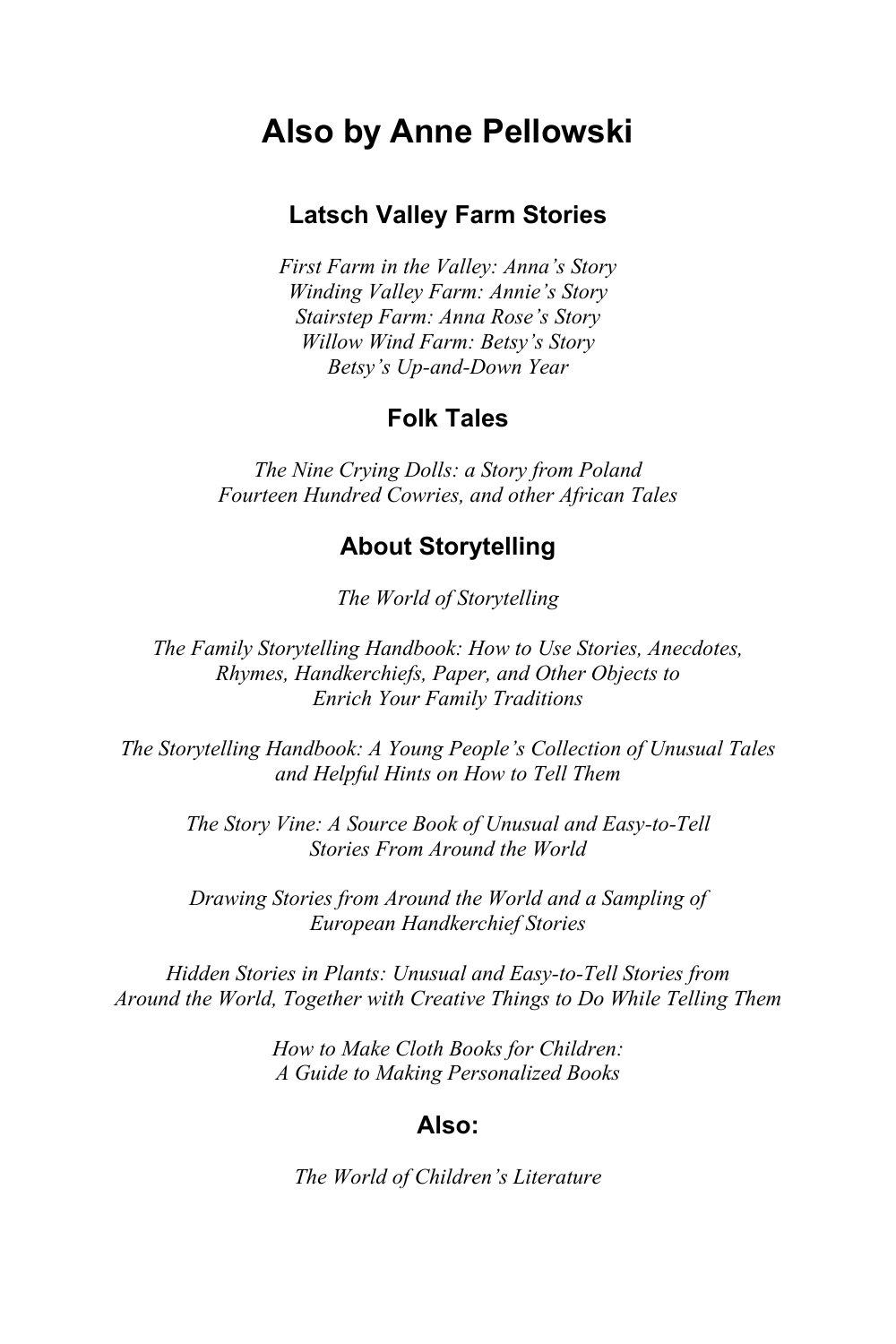## **Acknowledgments**

<span id="page-2-0"></span>The author wishes to thank the following for their assistance:

Trempealeau County Courthouse Officers and Staff; the Wisconsin State Historical Library; Rev. Edward Stanek, Sacred Heart Church, Pine Creek; Marie Marazzi and staff of the Genealogical Library, New York Branch; Church of Jesus Christ of Latter Day Saints; Marie Dorsch, Winona County Historical Society; Winona Public Library.



©1982 Anne Pelowski eBook formatting © 2012 Bethlehem Books

All rights reserved

189 pages in the print book edition

First Bethlehem Books printing October, 2008

Bethlehem Books • Ignatius Press 10194 Garfield Street South Bathgate, ND 58216 [www.bethlehembooks.com](http://www.bethlehembooks.com/)

Illustrations © 2008 Roseanne Sharpe Cover art © 2008 Teri Weidner Cover design by Theodore Shluenderfritz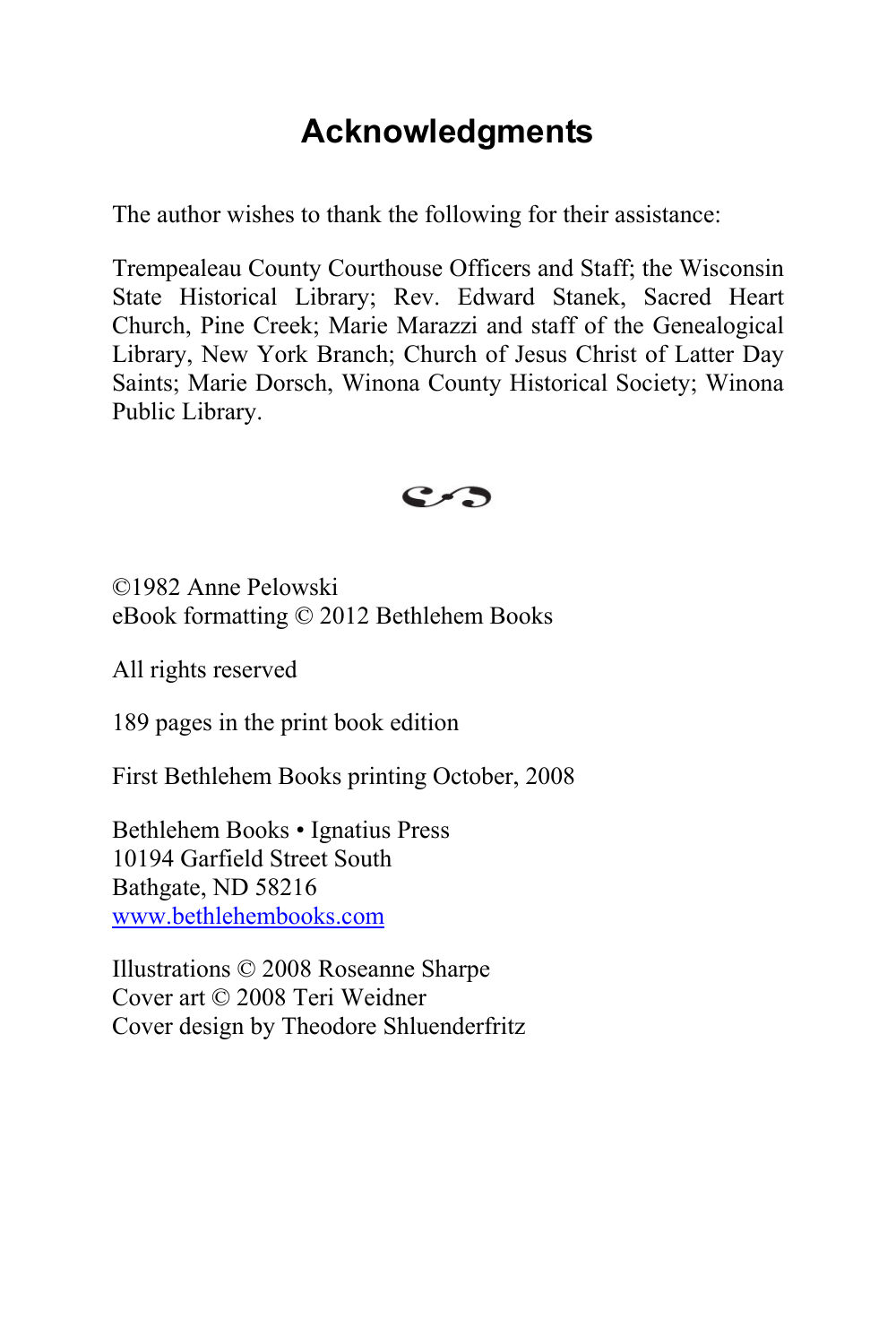*To Victor Pellowski, son of Barney, and to Anne Farrell Lipinski, granddaughter of Anna, with gratitude.*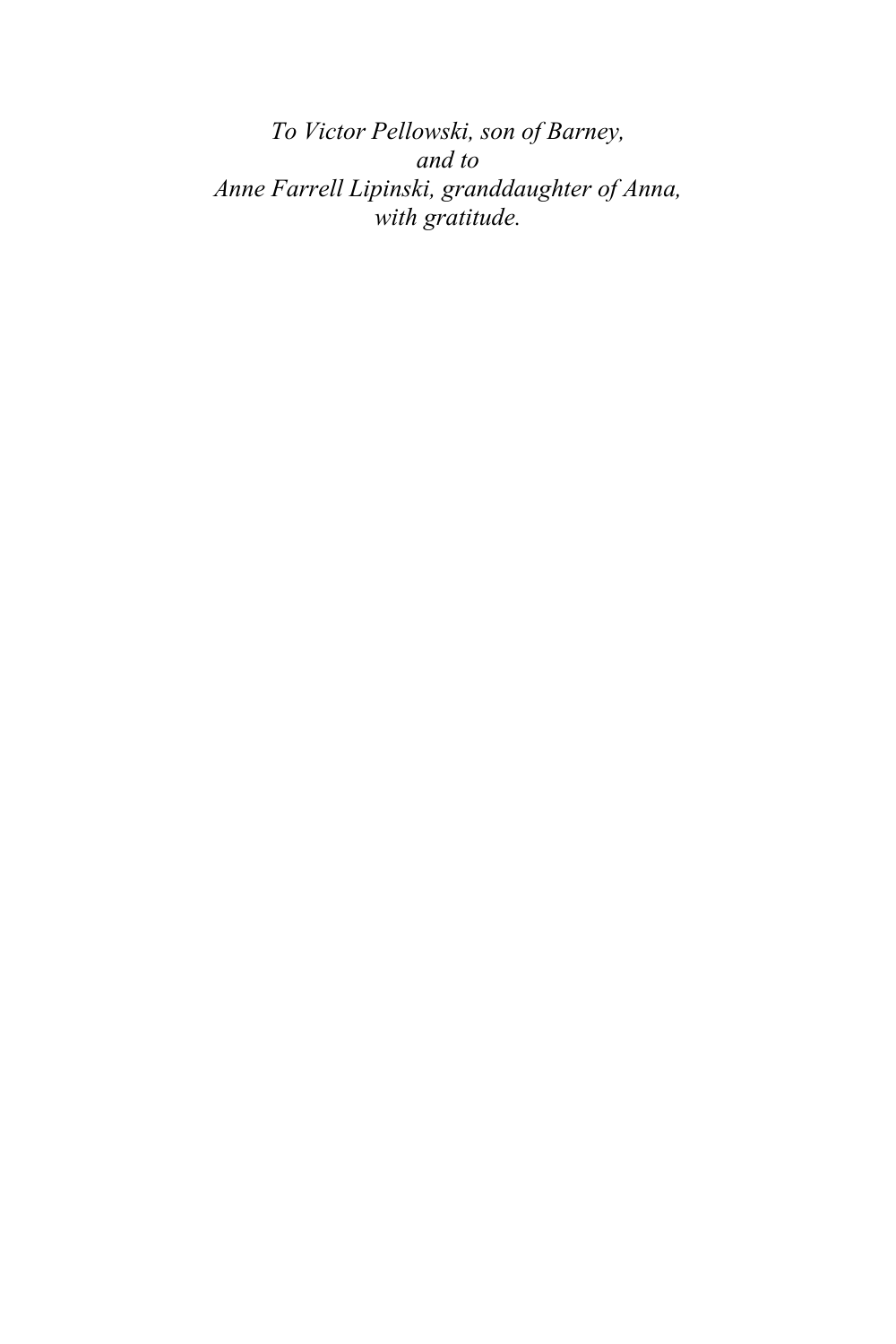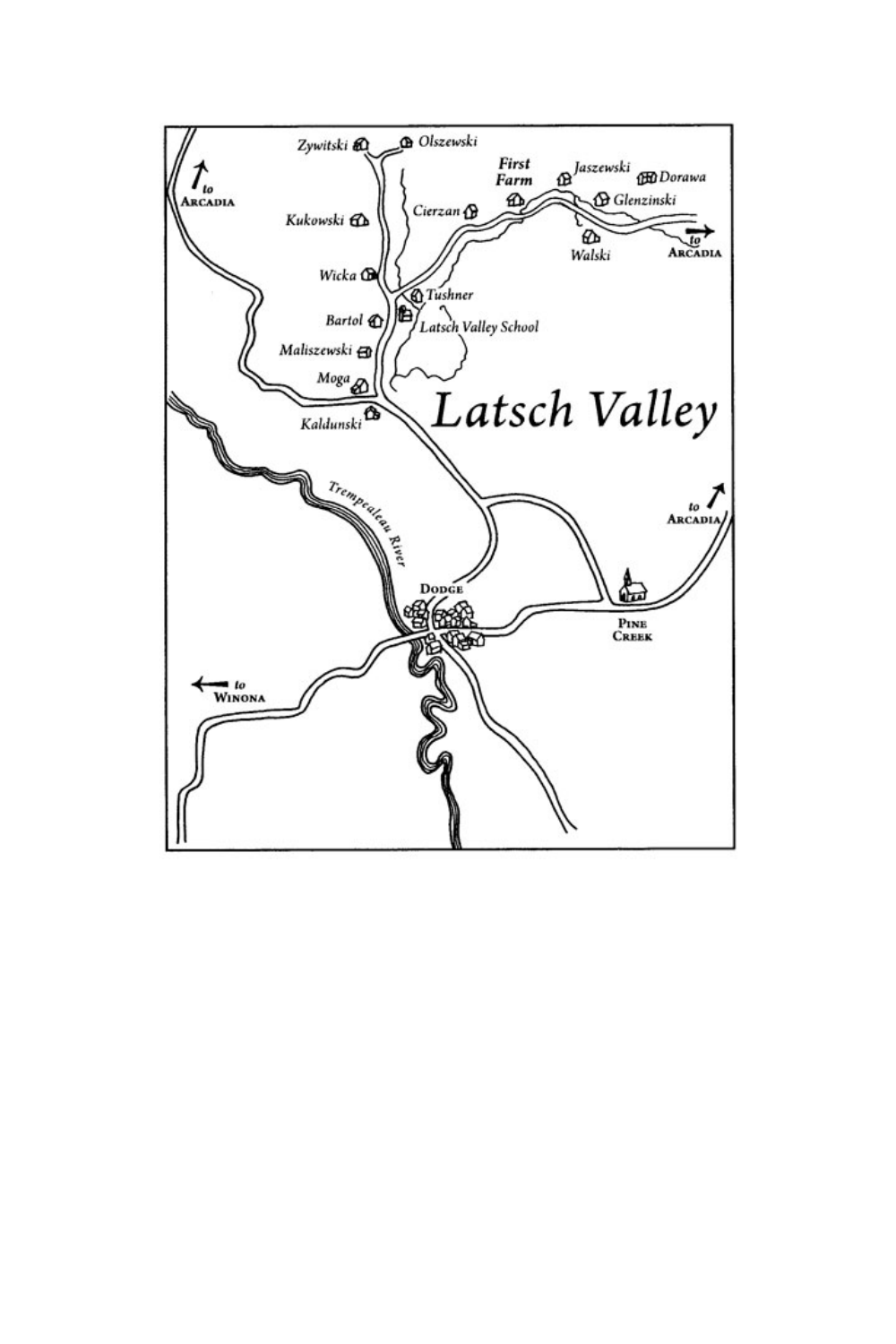# **Contents**

| <b>Acknowledgements</b>               | iii |
|---------------------------------------|-----|
| 1. Anna's Family                      | 1   |
| 2. The New Family                     | 5   |
| 3. Wedding Day                        | 12  |
| 4. The Sound of Seeds                 | 19  |
| 5. Herding Sheep                      | 25  |
| 6. 100th Birthday                     | 31  |
| 7. Wolves and Hail                    | 38  |
| 8. Jacob Goes Away                    | 47  |
| 9. Christmas Sun Balls                | 52  |
| 10. Train Scare                       | 58  |
| 11. The School Burns Down             | 64  |
| 12. Bismarck's Boots                  | 70  |
| 13. Name Day                          | 76  |
| 14. The Bird Trainer                  | 83  |
| 15. Diphtheria Strikes                | 92  |
| 16. Mittens for a Kitten              | 97  |
| 17. Ice for the Apple Trees           | 102 |
| 18. Easter                            | 107 |
| 19. The Tramps                        | 114 |
| 20. Fourth of July                    | 123 |
| <b>Pronunciation Guide</b>            | 130 |
| <b>About the Author</b>               | 133 |
| <b>More Latch Valley Farm Stories</b> | 134 |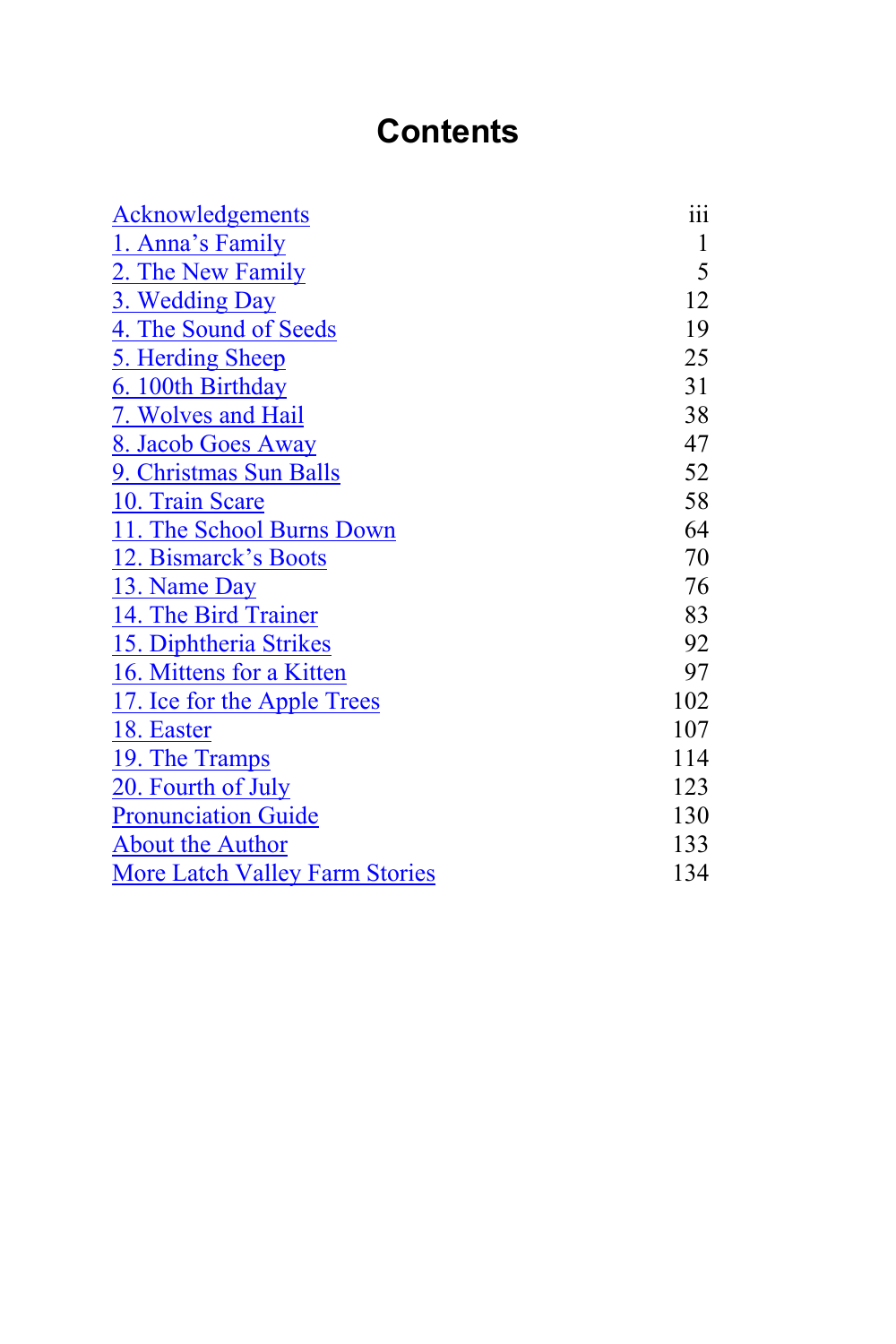<span id="page-6-0"></span>

### **1. Anna's Family**

ANNA WAS an American, although she did not know it. She was born in Wisconsin, but her family spoke Polish, as did most of the families that lived around her, so she thought of herself as Polish, even though she knew Poland was far, far away.

The valley she lived in was long and winding because the road followed a meandering creek that wove in and out along the edges of the low hills and ravines. Far back in the valley, at a spot where the road and creek turned sharply right, was the farm where Anna's parents had their homestead.

In spring or early summer the road was knee-deep with mud, because the rain and melting snow came rushing down from the hills, settling in low pockets and ruts. Eventually, the water drained off into the creek, or dried in the hot summer sunshine, but for a few months it stayed in the road bed, turning the dirt there into an oozing, squelchy strip of mud.

Father did not like it, because the horses and oxen could hardly pull the wagon or plow through the deep mud. Mother complained because it spattered and splashed on everyone's clothes, making extra work with her washing. But Anna loved it because in the warm days of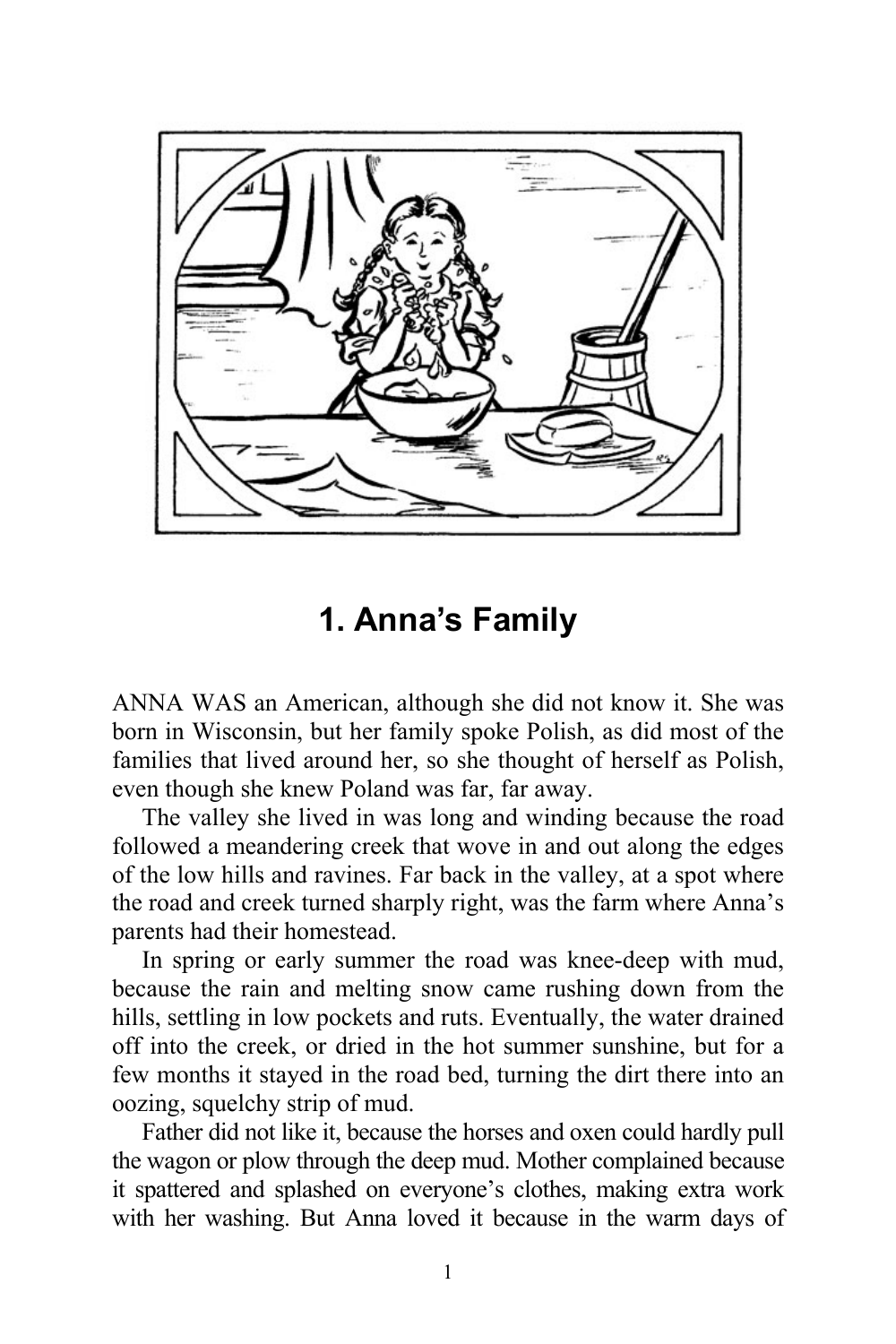spring she was allowed to go barefoot again, and one of the first things she did was to go stomping and marching in the slippery, slidy, muddy road. She tried to hold up her skirts so they would not get splashed, but no matter how high she held them, she usually ended up with muddy spots and blotches along the hems of her dress and petticoats.

"Why must you always go fooling around in that mud?" asked Mother crossly.

Anna hung her head in shame. She didn't want to make extra work for Mother, but she couldn't stay away from the mud.

One morning, as she was helping Mother mold the butter that had just been churned, she tried to explain.

"That's why I like it. It's like butter between my toes."

"What is?" Mother looked completely bewildered.

"The mud. It makes my feet and toes feel just like this." With her fist Anna squeezed the lumps of butter to get out all the buttermilk, and it squished and squirted so satisfyingly that even Mother had to agree, with a laugh, that it felt good.

In summer the hot sun dried the mud, and the turning of heavy wagon wheels and trodding of many oxen and horses' hoofs crushed it into a soft, pale gray powder. Then, walking on the shady parts of the road felt cool and soothing to Anna's bare feet, but when she was forced to pass over the places where the sun beat down all day, she hopped and skipped as fast as she could because the sandy, powdery dirt stung and pinched as it touched the tender skin around her toes.

Pauline and Mary, Anna's two older sisters, did not like going barefoot any more.

"It's babyish," said Mary. She was only nine but considered herself a young lady. Pauline was a year younger and copied everything Mary did.

"All the same, you have to put your shoes aside," insisted Mother. "I don't want you wearing them out. I'm hoping you can both start school next winter, and we can't be buying you new shoes before then. The ones you have must last for another year."

Anna's brothers did not argue about going barefoot. One by one, they shucked off their shoes the moment Mother said it was safe: first, Julian, the baby, who was just learning to walk; then Anton, who was almost four and liked the mud as much as Anna; then seven-year-old Barney; and Franciszek, who at twelve was growing so fast his feet were always too big for his shoes. Even